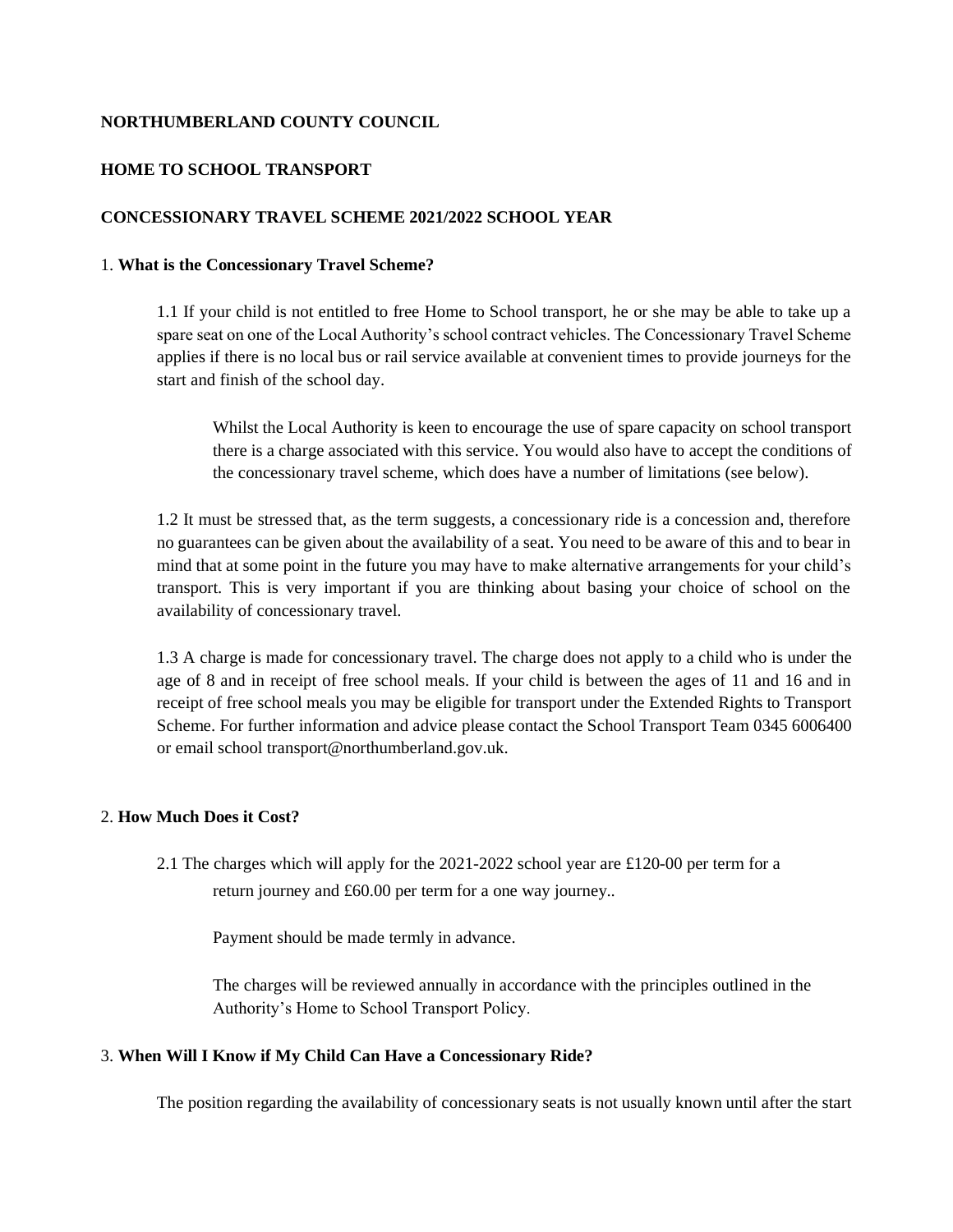of an academic year, **late** September. This is because priority is given to children for whom the Local Authority has a responsibility to provide free transport and students to returning post 16 education. Parents are therefore advised to ensure that alternative transport arrangements can be made in case a concessionary seat cannot be made available. Parents are also advised to make early application as seats will be allocated on a 'first come, first served' basis.

# 4. **Where Would My Child Be Picked Up and Set Down?**

4.1 The routes of private hire vehicles are organized to meet the Authority's responsibilities to children who are entitled to free transport. Your child would, therefore, be collected at

2

the nearest existing picking-up point which may be some distance from your home. It is not possible to re-route a vehicle for the benefit of concessionary riders.

4.2 The picking-up and setting-down points may be altered to reflect the needs of those pupils entitled to free home to school transport.

# 5. **Can the Concessionary Seat Be Withdrawn?**

5.1 A concessionary seat can be withdrawn for a variety of reasons:-

- the number of entitled children may increase;
- a vehicle may have to be re-routed to accommodate children who are entitled to free Home to School Transport;
- a reduction in the number of children who are entitled may lead to the rationalizations of transport routes in your area, or a reduction in the capacity of the vehicle used;
- the Authority re-tenders its school transport contracts which would substantially alter the network operating in your area.
- 5.2 The Authority cannot increase the capacity of the vehicle in order to accommodate concessionary riders.

5.3 If a vehicle becomes overcrowded because the number of children entitled to free home to school transport increases and it is necessary to withdraw some concessionary seats, it will be done in the following order:-

• children from outside the school's normal catchment area;